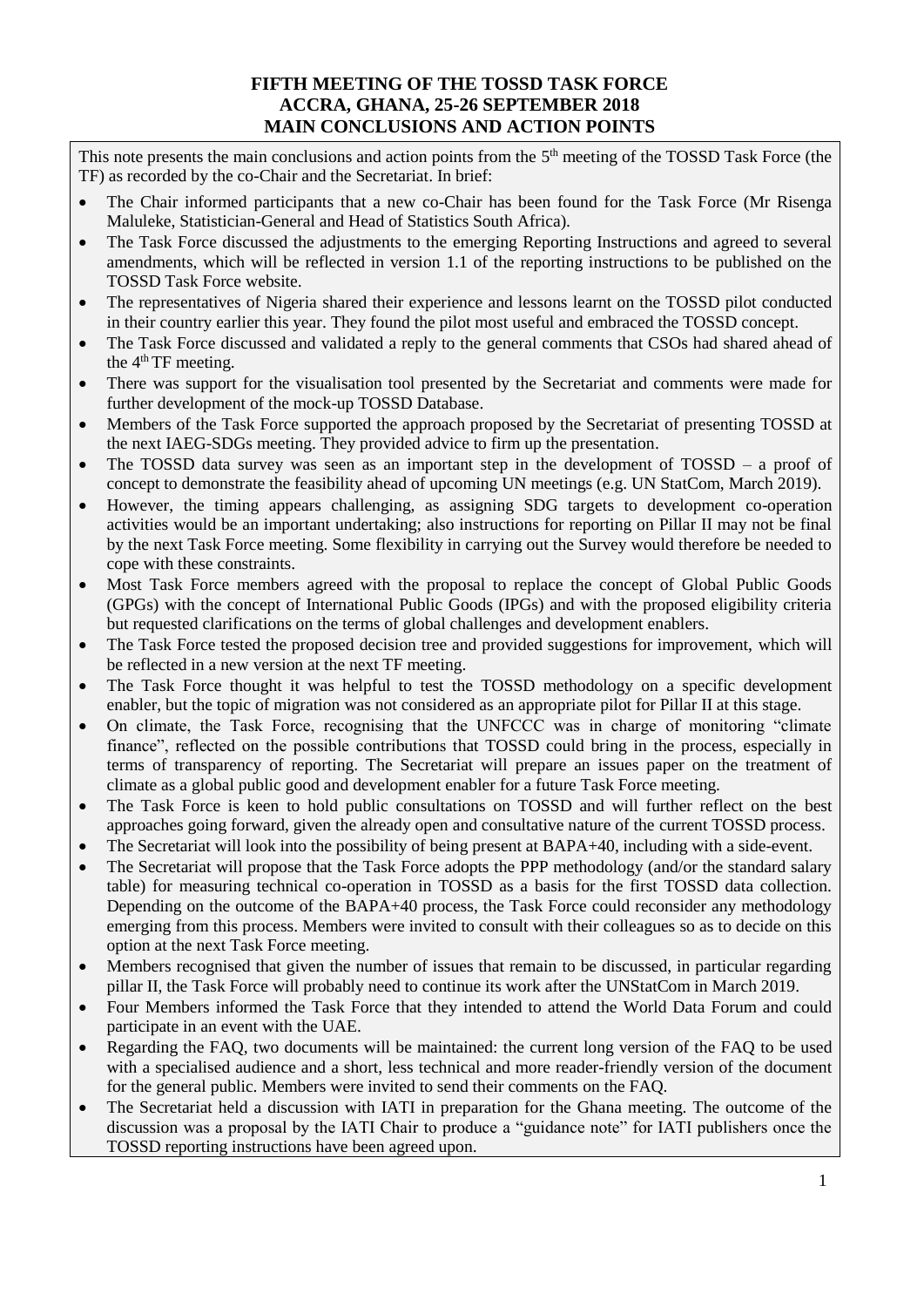| 1. | <b>Introduction and welcome</b>                                                                                                                                                                                                                                                                                                                                                                                    |
|----|--------------------------------------------------------------------------------------------------------------------------------------------------------------------------------------------------------------------------------------------------------------------------------------------------------------------------------------------------------------------------------------------------------------------|
|    | The Chair thanked Ghana for hosting the fifth meeting of the TOSSD Task Force, as well as all<br>participants for their attendance. He informed participants that a new co-Chair had been found for the<br>Task Force (Mr Risenga Maluleke, Statistician-General and Head of Statistics South Africa). The<br>agenda for the meeting was approved.                                                                 |
| 2. | Adjustments to the emerging Reporting Instructions following the previous Task Force meeting                                                                                                                                                                                                                                                                                                                       |
|    | and consultations on pillar I                                                                                                                                                                                                                                                                                                                                                                                      |
|    | The Task Force discussed the adjustments to the emerging Reporting Instructions and agreed to several<br>amendments, most important of which were the following (paragraph numbers refer to the version<br>presented for the meeting):<br>Add, in paragraph 5, a reference to the "development co-operation effectiveness principles".<br>$\qquad \qquad \blacksquare$                                             |
|    | Remove, from paragraph 13, "other enterprises under significant government influence", given<br>$\qquad \qquad \blacksquare$<br>the difficulties in determining such influence.                                                                                                                                                                                                                                    |
|    | Remove, from paragraph 26, the mention to the WTO.<br>Recognise, in paragraph 27, the dual provider-recipient nature of some. Also in paragraph 27,<br>$\qquad \qquad -$<br>reflect the fact that "TOSSD recipients" may include international institutions (specifically in<br>pillar II).                                                                                                                        |
|    | Edit paragraph 35 to state that short-term financial transactions would be aggregated only by<br>recipient country and not by sector.                                                                                                                                                                                                                                                                              |
|    | On export credits: add, in paragraph 5, language on the compliance of commercially-motivated<br>flows with global standards and disciplines; add also a reference to the consultations held with<br>the Export Credit Group in footnote 3; remove the reference to export credits from paragraph<br>30 and, instead, add a paragraph on export credits in the financial instruments section (new<br>paragraph 62). |
|    | The amendments will be made in version 1.1 of the emerging Reporting Instructions, to be published<br>on the Task Force website after the meeting.                                                                                                                                                                                                                                                                 |
|    | Regarding paragraph 19, Task Force members were asked to be ready to provide concrete examples of<br>exceptions to the reporting at activity level at the sixth TF meeting.                                                                                                                                                                                                                                        |
|    | The Task Force discussed the draft replies to the comments from Civil Society Organisations received<br>ahead of the 4 <sup>th</sup> TF meeting. A final reply on the CSOs' general comments was validated.                                                                                                                                                                                                        |
| 3. | Nigeria pilot                                                                                                                                                                                                                                                                                                                                                                                                      |
|    | The representatives of Nigeria shared their experience and lessons learnt during the TOSSD pilot<br>conducted in their country earlier this year. They had found the pilot most useful and embraced the<br>TOSSD concept. Since the pilot, they had continued to work to operationalise it internally.                                                                                                             |
|    | Nigeria's main comments on the TOSSD concept and features were:<br>TOSSD is in line with the current Nigerian Economic Recovery and Growth Plan (ERGP). The<br>plan gives priority to all drivers of growth of the economy and the diversification of the<br>economy (move away from oil as the only source of income); the contribution of the private<br>sector is highly recognised.                            |
|    | Nigeria believes that innovative funding that mobilises private finance is the best complement<br>to public funding and donor support. This is in line with the Addis Ababa Action Agenda and<br>the objectives of the Nigerian ERGP.                                                                                                                                                                              |
|    | Nigeria is committed to tracking development enablers across all sectors covered by the 17<br>SDGs.                                                                                                                                                                                                                                                                                                                |
|    | Nigeria faces capacity constraints to collect, collate, report, generate and disseminate official statistics<br>for TOSSD:                                                                                                                                                                                                                                                                                         |
|    | While the Ministry of Budget and National Planning is equipped to store development co-<br>$\qquad \qquad -$<br>operation projects using the existing Development Assistance Database (DAD, an online data                                                                                                                                                                                                         |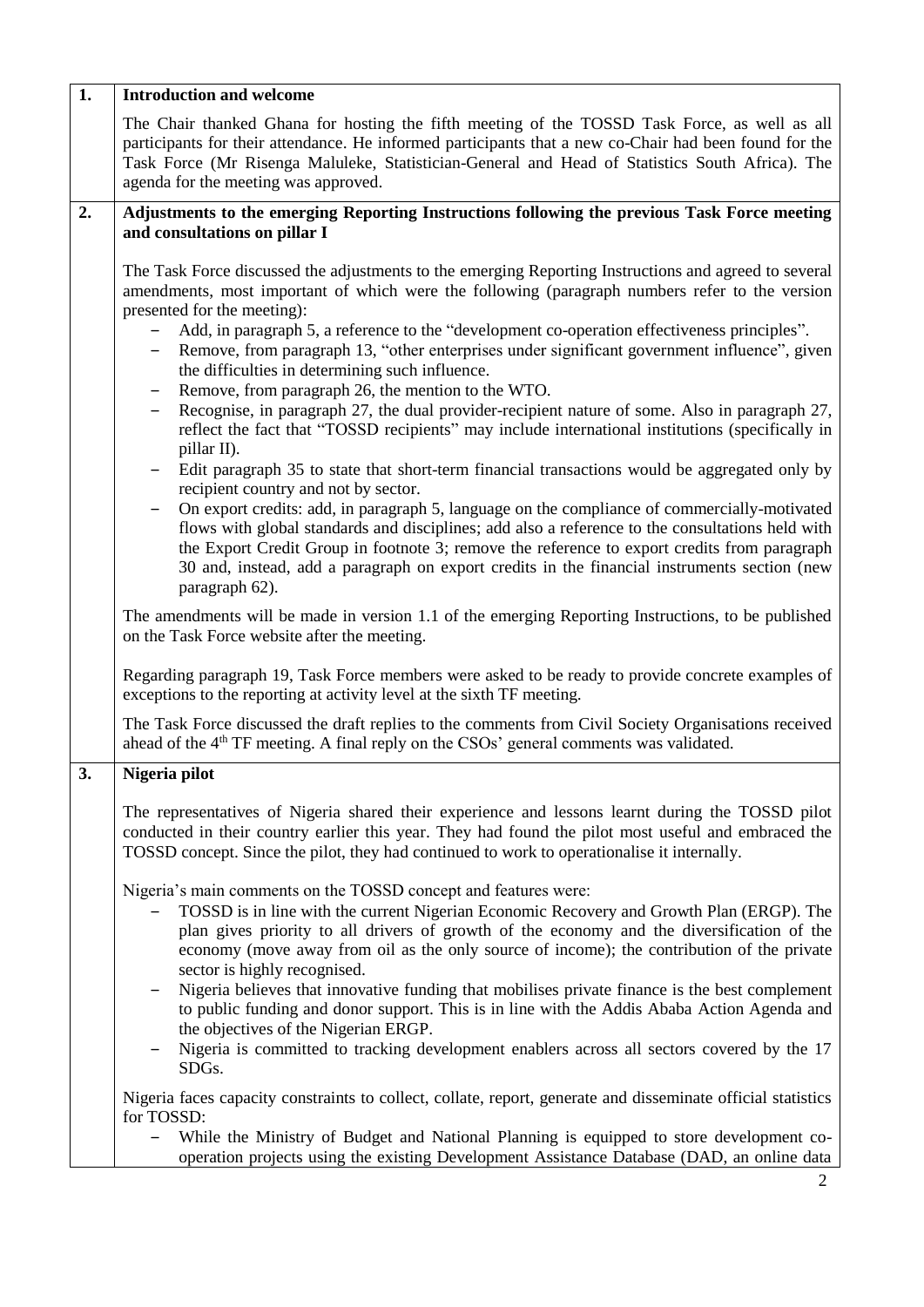|    | storage facility supported by UNDP), other agencies do not have such standard mechanisms in<br>place:                                                                                                                                                                                                                                                                                                                                                                                                                                                                                                                                                                                                                                                                                                                                                                                                                                                                                                                                                                                                                                                                                                                                                                                                                                                                                                                                                                                                                                                       |
|----|-------------------------------------------------------------------------------------------------------------------------------------------------------------------------------------------------------------------------------------------------------------------------------------------------------------------------------------------------------------------------------------------------------------------------------------------------------------------------------------------------------------------------------------------------------------------------------------------------------------------------------------------------------------------------------------------------------------------------------------------------------------------------------------------------------------------------------------------------------------------------------------------------------------------------------------------------------------------------------------------------------------------------------------------------------------------------------------------------------------------------------------------------------------------------------------------------------------------------------------------------------------------------------------------------------------------------------------------------------------------------------------------------------------------------------------------------------------------------------------------------------------------------------------------------------------|
|    | the Ministry of Finance, which is responsible for providing information on<br>$\circ$<br>concessional loans and other credit facilities; and<br>the Ministry of Foreign Affairs, represented by Technical Aid Corps (TAC), which is<br>$\circ$<br>designated to provide information on South-South and Triangular Co-operation<br>provided by Nigeria to other countries.                                                                                                                                                                                                                                                                                                                                                                                                                                                                                                                                                                                                                                                                                                                                                                                                                                                                                                                                                                                                                                                                                                                                                                                   |
|    | Regarding the modalities of development finance, Nigeria benefits from project aid and not<br>budget support. Administrative costs associated with development co-operation projects (both<br>grants and loans) are not disclosed to Nigeria by donors and partners.<br>The Government is committed to collating TOSSD information among all relevant agencies<br>but this will require strengthening the capacity of the key three ministries indicated above and<br>improving their infrastructure (e.g. system upgrade of DAD). The National Statistical Office is<br>not dealing with this data collection in Nigeria.<br>DAD is currently not operating efficiently because the majority of donors and partners do not<br>upload data on their activities in Nigeria. A decision has been taken to collect these data on a<br>quarterly basis and introduce a validation procedure prior to publication online.<br>DAD has helped raise awareness on the volume of external development financing provided to<br>Nigeria. The availability of the DAD platform can facilitate TOSSD data collection; at the<br>same time TOSSD can support the process to expand DAC to include information on credits<br>and cross border facilities as well as south-south and triangular co-operation arrangements.                                                                                                                                                                                                                                                 |
| 4. | <b>TOSSD database and TOSSD data survey</b>                                                                                                                                                                                                                                                                                                                                                                                                                                                                                                                                                                                                                                                                                                                                                                                                                                                                                                                                                                                                                                                                                                                                                                                                                                                                                                                                                                                                                                                                                                                 |
|    | The Secretariat presentation covered three topics: i) a mock-up of a test database on TOSSD, ii) the<br>possible use of TOSSD data to monitor support to SDGs, and iii) the forthcoming Survey to collect<br>first real data on TOSSD. The discussion highlighted the following elements:<br><b>TOSSD</b> database<br>Participants expressed their support for the data visualisation tool presented by the Secretariat<br>and encouraged its further development. It was noted that: the two pillars should be presented<br>separately, and Pillar II not mixed with sectors; showing the basic description of projects was<br>fine but the tool needs to provide access to more comprehensive information behind; triangular<br>co-operation needs to be visible and separately identifiable.<br>Future discussions should conclude on whether to maintain a link between TOSSD and ODA<br>data, e.g. through the use of the same identification numbers for ODA activities. Some<br>members were in favour of creating this link for the sake of transparency, while others saw a<br>risk for TOSSD in the UN context if the data were too closely linked to ODA and OECD DAC<br>statistics.<br>The Secretariat confirmed that it would be able to produce proxy TOSSD data for providers<br>that already report in the CRS. However, providers would need to verify the eligibility of<br>projects (the part of ODA that is not sustainable should be removed from TOSSD) and add the<br>non-ODA activities that fulfil the TOSSD eligibility criteria. |
|    | Monitoring of the support to the SDGs<br>Members of the Task Force supported the approach proposed by the Secretariat for presenting<br>TOSSD at the next IAEG-SDGs meeting (Stockholm, early November). They provided advice<br>to firm up the presentation as follows:<br>• Focus on the mock-up TOSSD database as this will speak to the national statisticians.<br>Present TOSSD as a "package" contributing to the measurement of several indicators.<br>$\circ$<br>Prepare a background document including the metadata for all the relevant indicators,<br>$\circ$<br>but focus the presentation on just one indicator for demonstration purposes.<br>Clearly explain the need to adjust the measurement of the selected indicators even if<br>$\circ$<br>they are classified as Tier I (noting that the IAEG currently focuses on Tier II<br>indicators).                                                                                                                                                                                                                                                                                                                                                                                                                                                                                                                                                                                                                                                                                           |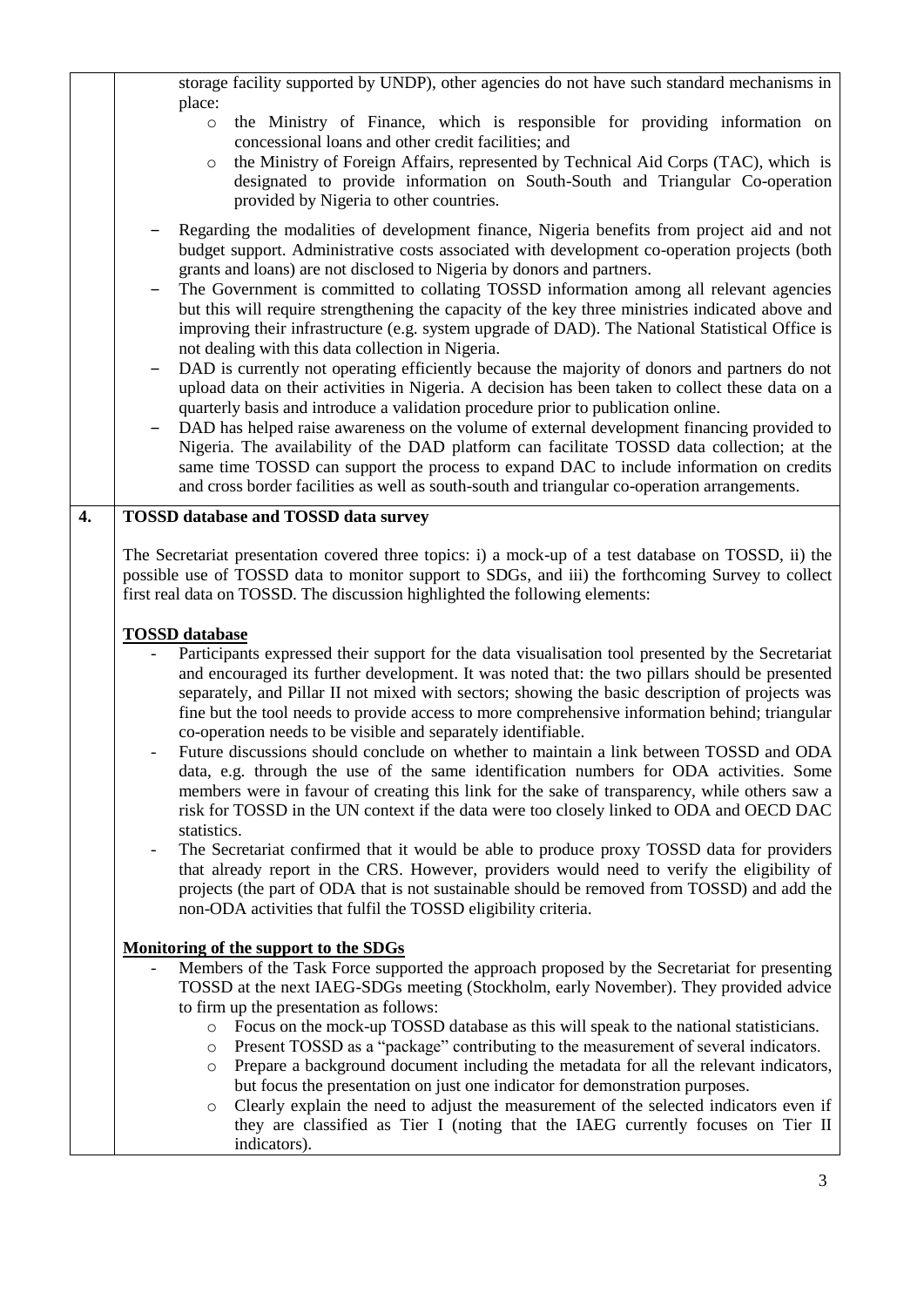o Describe TOSSD as an additional source of data for existing indicators, rather than an update or replacement of the indicators.

## **TOSSD data survey**

The Survey was seen as an important step in the development of  $TOSSD - a$  proof of concept to demonstrate the feasibility in the lead up to forthcoming UN meetings (e.g. UN StatCom in March 2019).

However, the timing appears challenging. Assigning SDG targets to development co-operation activities would be an important undertaking; on the other hand, one member signalled that it could provide material to respond to the Survey based on its current reporting process, even if not entirely complete (for flows beyond ODA, work was still in an exploratory mode). The same member said it would be able to report on the outflows from trust funds as these data were in its systems. Also it was mentioned that instructions for reporting on Pillar II may not be final by the next Task Force meeting, which may impact the scope of the Survey. Some flexibility in carrying out the Survey would therefore be needed to cope with these constraints.

The Survey would collect, as a starting point, 2017 data from providers already reporting to the OECD. Data would be sought from emerging providers as well to illustrate the value added of TOSSD. (The pilot conducted in Costa Rica provided an opportunity to collect TOSSD data, mainly in kind technical co-operation, from an emerging provider's perspective.) There would be no thresholds set for activities covered in the Survey.

## **5. Support to development enablers and global challenges – draft eligibility criteria and decision tree for classifying activities under Pillar I or II**

The Secretariat made a presentation on the definition and eligibility criteria of pillar II.

Regarding the definitions:

- ‒ Most Task Force members agreed with the proposal to replace the concept of Global Public Goods (GPGs) with the concept of International Public Goods (IPGs), recognising the advantages of being able to identify IPGs which are not fully global, including Regional Public Goods. One member expressed the view that a rather narrow definition of pillar II based on GPGs would facilitate the delineation with Pillar I (see section below on the intended final beneficiary).
- ‒ The Task Force agreed that wording should be added in the Preamble of the Reporting Instructions to include safeguards about the fact that Pillar II should not have a crowding-out effect on ODA.
- ‒ The Task Force requested that the concept of global challenges be elaborated and that the relationship between the three concepts of global challenges, development enablers and GPGs/IPGs be further clarified.
- ‒ A word of caution was expressed on the term "development enablers" and whether this should be kept in the TOSSD definition. Very little literature is available on this term. One member warned against using the UN report "Realising the Future We Want for All" as a reference, as this was not a consensus document. Another member warned against the exclusion of development enablers from the definition of the concept.
- ‒ One member advised only retaining the concept of IPGs/GPGs which is relatively well known, pointing out that the Pillar is difficult to explain and needs a strong rationale and narrative behind it.

Regarding the eligibility criteria:

- Task Force members agreed with the proposed two eligibility criteria for IPGs:
	- o Goods are de facto public if they are non-exclusive and available for all to consume.
	- o Public goods are IPGs if they benefit at least two countries.
- ‒ One member did not agree on using as eligibility criteria the development enablers as spelled out in the UN report "Realising the Future We Want for All".
- ‒ To be TOSSD-eligible, international institutions would be systematically assessed on the extent to which they benefit TOSSD-eligible countries.
- ‒ For expenditures incurred in provider countries in support of IPGs, global challenges and development enablers, the Secretariat proposed an eligibility criterion to assess the benefit to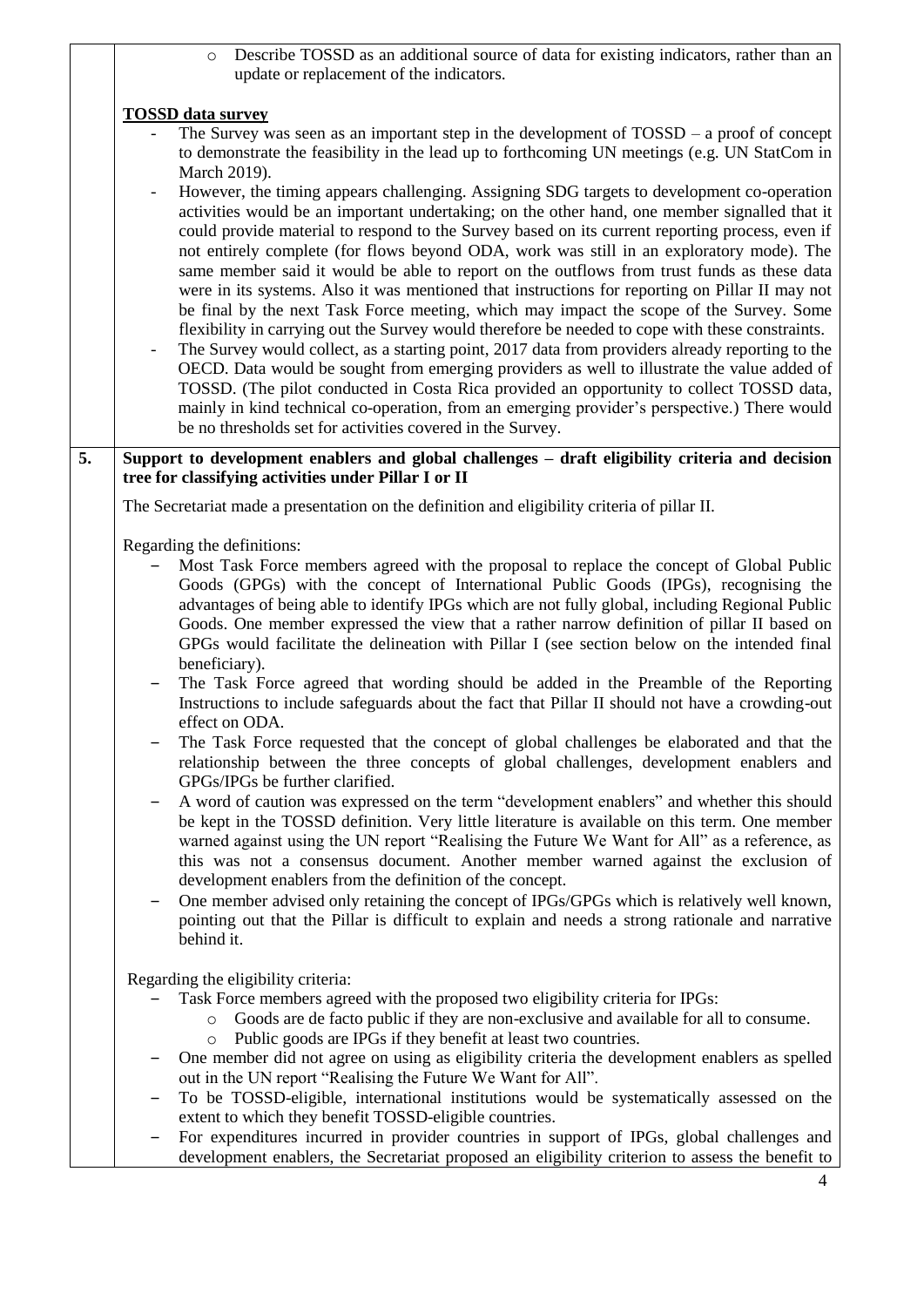TOSSD-eligible countries. The Task Force concluded that more discussions are needed on this issue.

- o Several members asked that, in addition to the concepts of direct and indirect benefits, the notion of balance of these benefits between providers and TOSSD-eligible countries be reflected.
- Several members advocated for a rather restrictive approach and proceeding with caution to not inflate TOSSD. One member stated that they did not agree on the inclusion of in-donor costs in TOSSD while another member expressed the opposite view.
- o One member did not agree on the exclusion of north-north flows.
- o One member suggested referring to "mutual benefit" instead of "win-win cooperation". The Secretariat responded that the concept of mutual benefit was strongly associated with south-south co-operation and that it would not be appropriate to use it in the context of TOSSD.
- o One member proposed reintroducing the notion of "primary purpose" in Pillar II.
- o One member warned against the risk of double counting within the broader SDG monitoring framework, as domestic support to SDGs could also support GPGs.

‒ The eligibility of administrative costs was discussed. Several members expressed the view that administrative costs of multilateral organisations should be included in Pillar II. Divergent views were expressed as to the treatment of administrative costs of bilateral development cooperation agencies. One member proposed assessing the eligibility of administrative cost type by type rather than including them all by default. The Secretariat will prepare a specific paper on this topic for a future Task Force meeting.

The Task Force tested the decision tree proposed by the Secretariat to clarify the delineation between Pillars I and II.

- The reporting format should clearly separate pillar I and pillar II activities.
- ‒ Members agreed that all activities that involve cross-border flows to TOSSD-eligible countries should be included in pillar I even if they support IPGs.
- The notion of cross-border flows needs to be clarified.
	- o In the case of activities implemented through international organisations, transactions often involve a double cross-border flow, first from the provider country to the international organisation and then from the organisation to TOSSD-eligible countries. Depending on the reporter (the provider country or the organisation), the level of information available on the final use of the funds would varies significantly. The organisation would be able to report the cross-border border flows to the final beneficiaries, while this information might not be captured if the provider country reports the activity. In practice, for programmes which support IPGs both at country level (Pillar I) and at the organisation level (Pillar II), only the organisation would be able to identify these two components. The provider country would be able to report the activity only against regional codes.
	- The decision tree needs to give guidance on cases where the organisation might be located in a non-eligible country (e.g. ASEAN in Singapore).
	- Some activities, while involving a cross-border flow to a specific TOSSD-eligible country, are intended to benefit several countries or regions (e.g. cancer research in a TOSSD-eligible country). Questions were raised as to whether such cross-border flows should be recorded against the country where the activity takes place or rather be included in pillar II.
	- o It was also proposed to explore the notion of intended final beneficiary. If no specific beneficiary can be identified in the list of eligible countries, then the activity should be categorised in Pillar II, based on the definition of GPGs.
- ‒ It was proposed to have a trial period for TOSSD data on pillar II, given its complexity and challenges in setting its boundaries.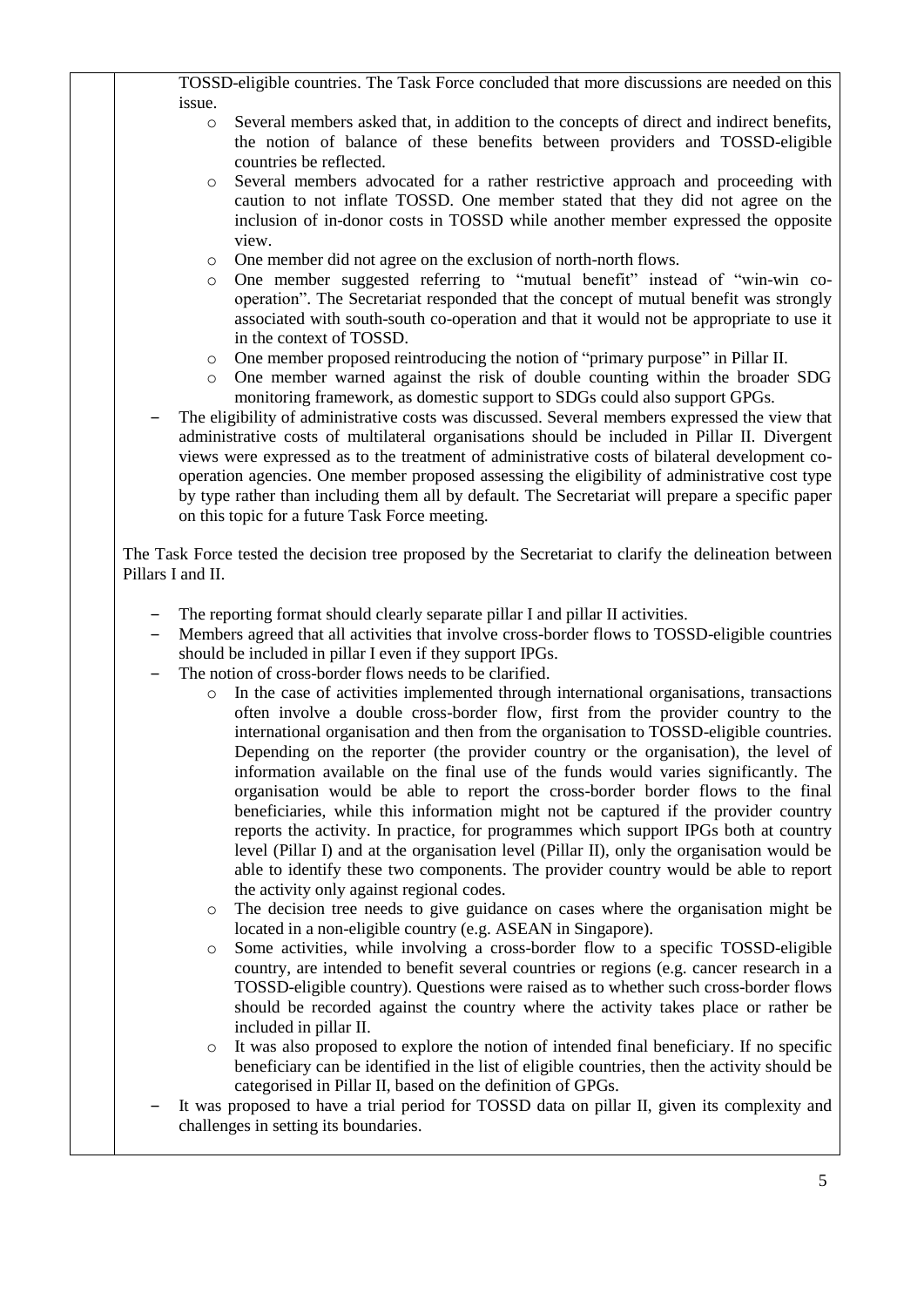| 6. | Examples of development enablers at the global level                                                                                                                                                                                                                                                                                                                                                                                                                                                                                                                                                                                                                                                                                                                                                                                                                                                                           |
|----|--------------------------------------------------------------------------------------------------------------------------------------------------------------------------------------------------------------------------------------------------------------------------------------------------------------------------------------------------------------------------------------------------------------------------------------------------------------------------------------------------------------------------------------------------------------------------------------------------------------------------------------------------------------------------------------------------------------------------------------------------------------------------------------------------------------------------------------------------------------------------------------------------------------------------------|
|    | Two examples were on the agenda – the topic of migration for which the Secretariat had produced an<br>issues paper, and climate change for which a PPT was used to kick off the discussion.                                                                                                                                                                                                                                                                                                                                                                                                                                                                                                                                                                                                                                                                                                                                    |
|    | The Task Force thought that it was helpful to test the TOSSD methodology on a specific development<br>enabler, but the topic of migration was not considered as an appropriate pilot for TOSSD Pillar II at<br>this stage. It would be better to postpone the discussion on migration after more in-depth work on<br>peace and security, research and climate has been carried out. Generally, it would be advisable to plan<br>for a review of TOSSD Reporting Instructions after two years, to take stock of the data collected and<br>possibly reconsider the inclusion/exclusion of some activities.                                                                                                                                                                                                                                                                                                                       |
|    | On migration, Task Force members' comments were as follows:                                                                                                                                                                                                                                                                                                                                                                                                                                                                                                                                                                                                                                                                                                                                                                                                                                                                    |
|    | The issues paper described well the theoretical framework and the articulation of the concepts<br>of global public goods/global challenges/development enablers. However, the Task Force felt<br>the discussion was premature. Also, one member was of the view that the issues paper<br>addressed a political narrative that went beyond the technical mandate of the Task Force.<br>It was fine to present migration as a positive contribution to development, but this could also<br>$\overline{\phantom{a}}$<br>be perceived as an over-simplification of a complex topic and would need to be nuanced by<br>taking into account the perspective of developing countries' hosting large numbers of refugees.<br>There was no consensus to include in-donor refugee costs in TOSSD, with one member<br>indicating that this was too controversial issue and advocating for following a conservative line<br>on this topic. |
|    | One member insisted that the parameters for ODA needed to remain constant and that all<br>migration-related ODA would by default fit under TOSSD. This member deemed that it would<br>be legitimate to reflect, under TOSSD, aspects not covered in ODA that can be linked to SDG<br>targets: migrants versus refugees, irregular versus regular status (and possible use of force);<br>support to refugees/migrants in providers' countries beyond 12 months (given the length of<br>some protracted crises).<br>One member pointed to the specificity of forced migration, and the need for creative funding<br>mechanisms to cope with this issue in the regions concerned, which did not necessarily entail<br>cross-border flows.                                                                                                                                                                                         |
|    | On climate, the Task Force, recognising that the UNFCCC was in charge of monitoring "climate<br>finance", reflected on the possible contributions that TOSSD could bring in the process, especially in<br>terms of transparency of reporting.                                                                                                                                                                                                                                                                                                                                                                                                                                                                                                                                                                                                                                                                                  |
|    | It was noted that DAC members' current reporting to UNFCCC is based on CRS and Rio<br>markers. TOSSD could enhance the existing reporting by providing one consolidated place for<br>data on non-concessional climate finance flows.<br>SDG 13 is narrow in scope and cannot be used to track climate finance in a comprehensive<br>manner (many climate-related activities fall under other SDGs, e.g. renewable energy projects).<br>The boundaries of TOSSD, especially Pillar II, need to be well defined for climate, and only<br>"global" activities should count (not provider countries' unilateral activities such as wind<br>farms).<br>One member noted that provider countries also do a lot to damage the climate.                                                                                                                                                                                                |
|    | The Secretariat will prepare an issues paper on the treatment of climate as a global public good and<br>development enabler for a future Task Force meeting.                                                                                                                                                                                                                                                                                                                                                                                                                                                                                                                                                                                                                                                                                                                                                                   |
| 7. | Outreach, including conclusions of the working lunch on IATI                                                                                                                                                                                                                                                                                                                                                                                                                                                                                                                                                                                                                                                                                                                                                                                                                                                                   |
|    | The Task Force discussed the recent and upcoming outreach activities:<br>The Task Force is keen to hold public consultations on TOSSD and will further reflect<br>on the best approaches going forward, given the already open and consultative nature of<br>the current TOSSD process. CSOs are being consulted on a regular basis and the emerging<br>Reporting Instructions may be too technical for a consultation with the wider public.<br>Several members advocated for a specific engagement session with multilateral agencies.<br>The Secretariat will look into the possibility of TOSSD Task Force being present at BAPA+40,<br>including with a side-event.                                                                                                                                                                                                                                                       |